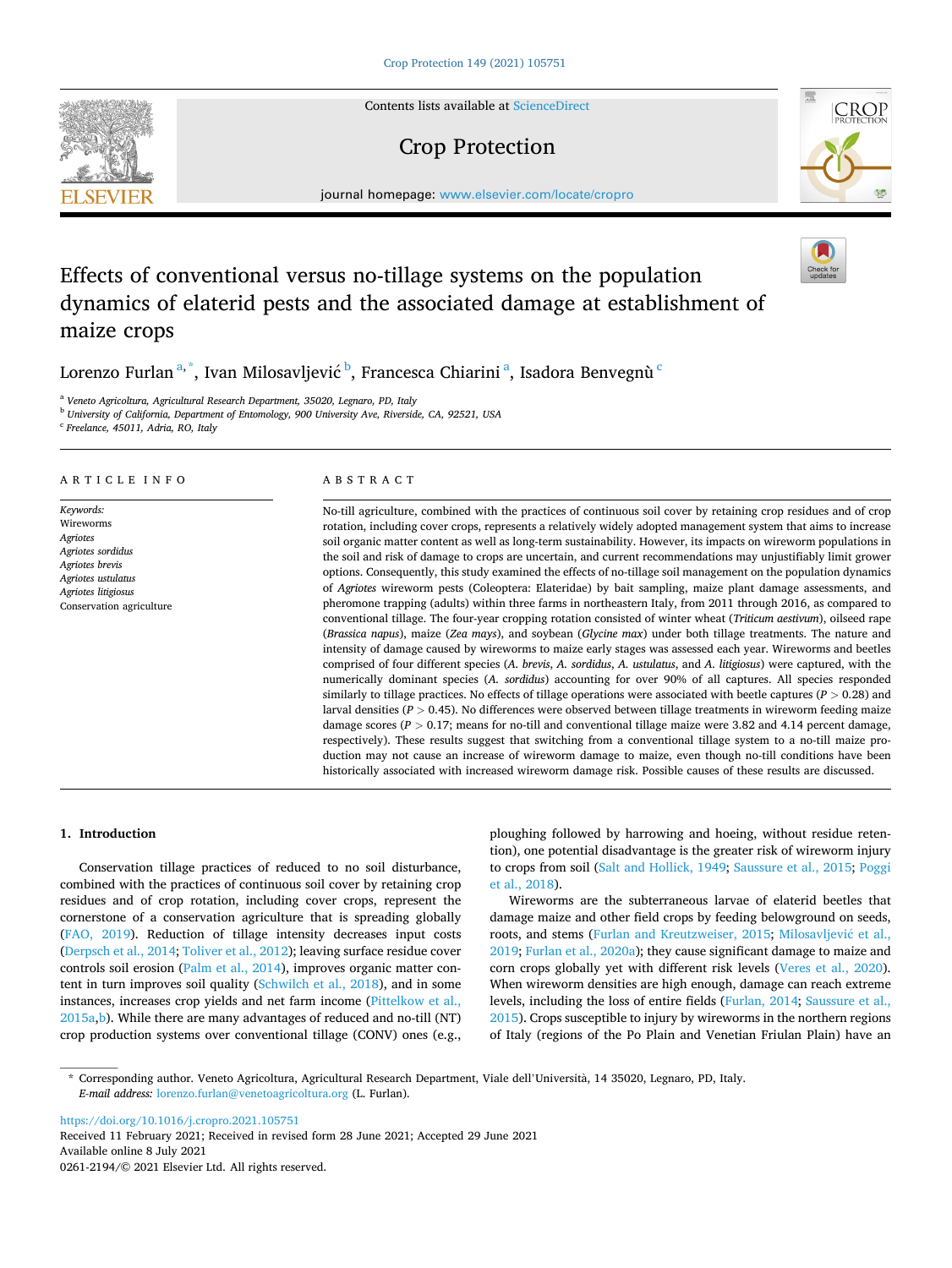estimated annual value to the regional economy exceeding  $€3.5$  billion, including  $£1.3$  billion of maize ( $FAOSTAT$ , 2018). As wireworms persist multiple years in the soil ([Furlan, 2005\)](#page-6-0), they span several crops in a rotation, threatening the susceptible ones depending on the presence of risk factors [\(Furlan et al., 2017a,b;](#page-6-0) [Poggi et al., 2018\)](#page-6-0). This makes wireworm populations difficult to eradicate from infested fields.

The most destructive wireworm pests of maize in northern Italy and many parts of southern Europe belong to the *Agriotes* genus, and *A. brevis*  Candeze, *A. sordidus* Illiger, and *A. ustulatus* Schaller are the most common species in maize fields ([Furlan, 2014; Furlan et al., 2017a,b](#page-6-0)). They spend from two to three years in the soil passing through both larval and pupal stages before reaching adulthood ([Furlan, 1998](#page-6-0), [2004](#page-6-0)). These species are divided into two groups, based on their lifestyles: i) *Agriotes* species overwintering as adults (e.g. *A. sordidus* and *A. brevis*  [[Furlan, 2004\]](#page-6-0)), and ii) *Agriotes* species not overwintering as adults (e.g. *A. ustulatus* [\[Furlan, 1998](#page-6-0)],). The alate adults of these species are active outside of the soil and can live for about several months in species overwintering as adults (i.e., *A. sordidus* and *A. brevis*), and only for a few days in species not-overwintering as adults (i.e., *A. ustulatus*) ([Furlan,](#page-6-0)  [1998, 2004](#page-6-0)).

Currently, maize production is damaging to soil and heavily dependent on pesticides applications and extensive tillage to avoid economic loss from wireworms ([Veres et al., 2020\)](#page-7-0). Conventional treatments for wireworms in maize consist of seed treatments with neonicotinoid insecticides at sowing to protect seeds and seedlings [\(Furlan and Kreutz](#page-6-0)[weiser, 2015\)](#page-6-0). They are easily applied and provide immediate yet temporary seed and seedling protection from wireworms [\(Milosavljevi](#page-6-0)ć [et al., 2019\)](#page-6-0). The addition of alternative management strategies would reduce the frequency of neonicotinoid applications necessary to attain adequate control.

CONV tillage has historically been considered a mortality factor for wireworms ([Barsics et al., 2013](#page-6-0)); however, it is only effective when larvae are active in the upper layers of the soil surface, within the depth of tillage ([Jansson and Lecrone, 1991;](#page-6-0) [Seal et al., 1992\)](#page-7-0). Mortality is caused by direct mechanical injury, or exposure to soil surface and predation ([Furlan, 1996](#page-6-0), [1998](#page-6-0), [2004\)](#page-6-0). Consequently, it can be assumed that wireworms will become more abundant when plowing is reduced or eliminated. Nevertheless, this has not been the general trend for reasons that are not well understood. Increased wireworm infestations have been associated with the presence of surface residues and/or cover crops that serve as host plants ([Jansson and Lecrone, 1991](#page-6-0)). Several wireworm species are favored with the higher moisture, cooler temperatures, and generally higher content of organic matter in the soils under reduced and no till systems compared to CONV [\(Seal et al., 1992](#page-7-0)).

Reduced and no tillage practices, along with diversified crop rotations, and cover crops, can however change the dynamics of wireworm populations in the soil by modifying their habitats [\(Esser et al., 2015](#page-6-0)) or by changing the number of available food options to wireworms ([Le](#page-6-0)  [Cointe et al., 2020\)](#page-6-0). This can result in wireworm pest status changing or staying the same over time, resulting in more damage to crops [\(Saussure](#page-7-0)  [et al., 2015\)](#page-7-0), less damage ([Esser et al., 2015\)](#page-6-0), or no effects on damage to crops (Milosavljević et al., 2016, 2017; [Furlan et al., 2017a](#page-6-0); Cherry and [Sandhu, 2020\)](#page-6-0). The direction and magnitude of change can, however, vary depending on the crops and wireworm species, geographical locations, and management practices [\(Barsics et al., 2013](#page-6-0)). Therefore, each wireworm-crop situation is different and should be considered separately.

The effects of no till farming practices on wireworm pests in maize fields are inconclusive, and current recommendations may unjustifiably limit grower options. Consequently, this study assessed the effects of NT practices combined with summer-fall cover crops on the dynamics of populations of *Agriotes* wireworms (*A. brevis*, *A. sordidus*, *A. ustulatus*, and *A. litigiosus* Rossi) attacking maize during early growth stages in northeastern Italy ([Furlan, 1996](#page-6-0), [2004](#page-6-0), [2014;](#page-6-0) [Furlan et al., 2017a,b](#page-6-0); [Furlan et al., 2020a,b\)](#page-6-0) and the extent of damage caused by feeding wireworms to seeds and seedlings of maize as an important susceptible

crop in the rotations, as compared to CONV practices without cover crops. Attaining uniform maize stands is more important because it does not compensate as well as many other crops when there are gaps in the row ([Lamichhane et al., 2018](#page-6-0), [2020a\)](#page-6-0). The four-year cropping rotation consisted of winter wheat (*Triticum aestivum* L.), oilseed rape (*Brassica napus* L.), maize (*Zea mays* L.), and soybean (*Glycine max* [L.] Merr.) under both tillage regimes.

### **2. Materials and methods**

#### *2.1. Field sites and growing practices*

The study was conducted from 2011 to 2016 at three Veneto Agricoltura's research farms in the Veneto Region of Italy: 1) Vallevecchia (12.95 Y◦, 45.628 X◦, 45◦ 37′ 39.807′′ N, 12◦ 57′ 0.36′′ E), 2) Diana (12.315 Y◦, 45.576 X◦, 45◦ 34′ 33.486′′ N, 12◦ 18′ 54.787′′ E), and 3) Sasse Rami (11.87 Y◦, 45.055 X◦, 45◦ 3′ 17.925′′ N, 11◦ 52′ 11.551′′ E). Each farm received both the NT and CONV practice types of soil management on two adjacent or closely located fields (1–1.5 ha in size), and with similar soil conditions (VV.[AA, 2019](#page-6-0)). The Vallevecchia farm site had silty soil (34% sand, 43% silt, 23% clay) with 1.7 percent of soil organic matter (SOM) at the start of the trial; the Diana farm site had silt loam soil (8% sand, 66% silt, 26% clay) with 1.5 percent of SOM at the beginning of the trial; and the Sasse Rami farm site had silt loam soil (18% sand, 58% silt, 24% clay) with 1.4 percent of SOM at the start of the trial. The NT treatments consisted of a combination of crops seeded into standing stubble with low disturbance discs and in some instances decompaction techniques, combined with summer-fall cover crops. The CONV treatments consisted of ploughing followed by harrowing and hoeing, and without residue retention and cover crops. Each field was subjected to the same crop rotation scheme: wheat (*T. aestivum*) - oilseed rape (*B. napus*) - maize (*Z. mays*) - soybean (*G. max*), with non-coinciding starting dates. This system enabled us to have all four crops at the same time on each farm, each year. This system further enabled us to collect both pest abundance and plant injury measurements (see data collection sections below for more details) from three NT maize fields (i.e., Diana, Sasse Rami, and Vallevecchia: replicates) and three CONV maize fields (Diana, Sasse Rami, and Vallevecchia: replicates) in each year of the study. After the first few years, the four-year rotations were changed to three-year rotations without the oilseed rape, because of the difficulties with sod seeding, in achieving sufficient emergence density, with inevitable poor yield performance. In order to achieve good germination and the subsequent adequate plant density, the small size of rape seeds requires careful seed bed preparation to guarantee a uniform and superficial depth of seeding, difficult to obtain with no-tillage, which in most cases has an irregular surface.

In the NT plots, permanent soil cover was maintained by the fall cover crops (barley [*Hordeum vulgare* L.] + vetch [*Vicia sativa* L.]/ barley/wheat) and the summer cover crops (sorghum, *Sorghum vulgare*  Pers. var. *sudanense*) planted after and before the main crops. In all locations, the soil was cultivated according to the same cultivation protocol, which involved the use of the same fertilizers and the same varieties for each crop grown in a rotation, with a higher seeding density in NT plots compared to CONV plots (for maize: 8.5 (9.0 in 2016) seeds/  $m<sup>2</sup>$  [NT] vs. 7.5 seeds/m<sup>2</sup> [CONV]; for soybean: 48 seeds/m<sup>2</sup> [NT]vs. 44 seeds/m<sup>2</sup> [CONV]; and for wheat: 500 seeds/m<sup>2</sup> [NT] vs. 450 seeds/m<sup>2</sup> [CONV]). Fungicide treatments were applied to all maize seeds based on typical farming practices in this region (VV[.AA, 2019\)](#page-6-0), and included 1 l/t seed Celest® XL (Metalaxil-m + Fludioxonil) [\(Lamichhane et al.,](#page-6-0)  [2020b\)](#page-6-0). The commercial maize hybrid Korimbos was used at all locations. Other agronomic information and practices implemented at monitored fields over the eight years of observation are described in VV. [AA \(2019\).](#page-6-0)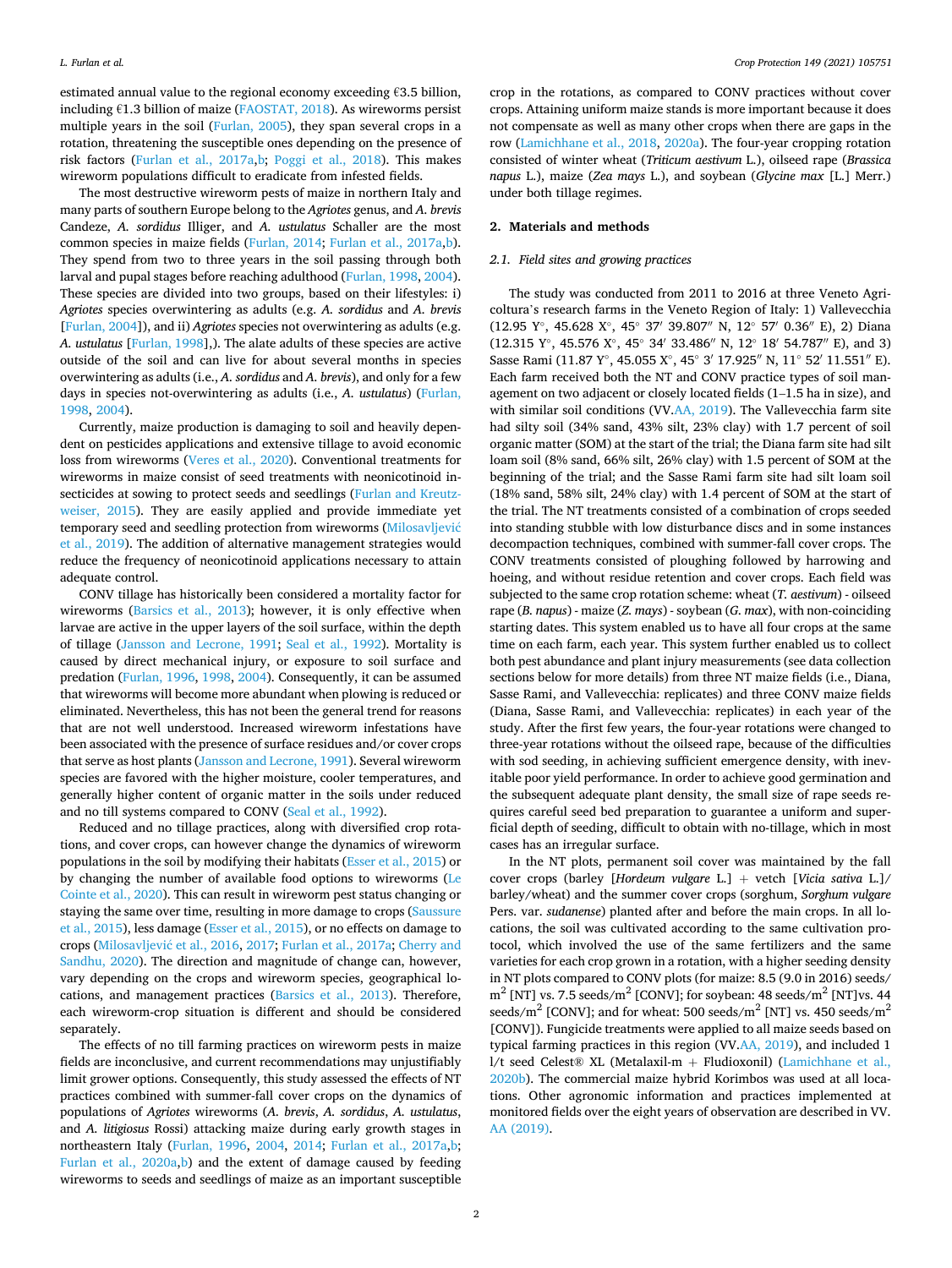## *2.2. Assessment of wireworm population*

Wireworm populations were monitored in all plots once per year, in periods from late February until mid-April, using soil bait traps described by [Chabert and Blot \(1992\)](#page-6-0) and following the methods described by [Furlan \(2014\)](#page-6-0). There was one trapping grid per site, each having twelve bait traps placed approximately 20  $m \times 10$  m apart. Each trap was comprised of a plastic pot 10 cm in diameter with holes in the bottom. The pots were filled with vermiculite, 30 ml of wheat seeds and 30 ml of maize seeds; they were then moistened before being placed into the soil 4–5 cm below the soil surface, after which they were covered with an 18-cm diameter plastic lid placed 1–2 cm above the pot rim. All traps were retrieved after 10 days and transported to the laboratory where they were assessed for wireworms by hand while the remaining contents were put into Berlese funnels fitted with a 0.5-cm mesh screen at the bottom ([Furlan, 2014\)](#page-6-0). The trap contents were allowed to dry out for at least 20 days in a sheltered place without lamps, and the larvae that fell into the collecting vials were counted and identified. Collected larvae were identified to species based on morphological characteristics ([Furlan et al., 2021a](#page-6-0)), and the number of larvae per trap was recorded for each elaterid species.

## *2.3. Beetle monitoring*

Beetle populations were monitored in all plots with the YATLORf (Yf) sex pheromone traps produced by Italy's ROSA Micro. Commercially available sex pheromone lures (CSALOMON®; Plant Protection Institute Centre for Agricultural Research, Budapest, Hungary) were used in all traps. The lures were produced by the Plant Protection Institute Centre for Agricultural Research, Budapest, Hungary. Compositions of single lures comprised *A. brevis* geranyl butanoate + (*E,E*) farnesyl butanoate 1:1  $(15 + 15 \text{ mg}; \text{Tóth et al., } 2002\text{b})$ ; *A. sordidus* Illiger geranyl hexanoate 30 mg (Toth ´ [et al., 2002a](#page-7-0)); *A. litigiosus* geranyl isovalerate 50 mg; and *A. ustulatus* (*E,E*)-farnesyl acetate 50 mg (Tóth [et al., 2003](#page-7-0)). The traps were positioned at least 200 m from each other to prevent them interfering with one another ([Furlan et al., 2020a](#page-6-0)). During monthly trap servicing, pheromone lures were replaced in all traps. The baits were serviced seasonally according to the life cycle and behaviour of each target species, as described below. On 10 March, the traps were baited with the sexual pheromone for *A. brevis* in the lower position and placed with their top side facing down. On 10 April, the captured insects were collected, and the trap was baited with the pheromone for *A. sordidus* in the middle position and placed with its top side facing down. On every inspection, all traps were cleaned-up, and the excess soil and other residuals were removed. Around 10 May, the captured insects were removed and the pheromone bait for *A. sordidus* (at approx. 30 days) was swapped for a new one, again in the middle position, and the trap placed with its top side facing down. Around 10 June, the captured insects were collected and the bait for *A. brevis* in the bottom position was removed; *A. ustulatus* lure was placed in the top position. Around 10 July, the captured insects were removed and the bait for *A. ustulatus* was swapped for a new one in the same position. On 10 August, all captured beetles and other insects were collected, and the trap was removed.

On every inspection date, all traps were retrieved from the soil, emptied into respective plastic bags, and re-deployed in the field immediately. Bags were labelled, put on ice in portable coolers, and transported to the laboratory where they were assessed for beetles by hand. Prior to the assessment, samples were kept stored in the walk-in refrigerator at 5–8 ◦C. Collected beetles were identified to species based on morphological characteristics [\(Platia, 1994](#page-6-0)) and the number of captured beetles per trap was recorded for each elaterid species.

## *2.4. Estimating wireworm damage to maize crop*

The extent of and patterns in crop damage by wireworms was assessed on emerged plants in all experimental plots. At the 2nd and 3rd and 6th through 8th leaf stages of the maize, 2 sub-plots of 20 m  $\times$  4 rows of maize plants per portion of untreated field (0.1–0.2 ha) were randomly inspected visually for signs of wireworm damage. Assessment took place by counting the number of healthy and attacked plants. The number of plants with typical symptoms of wireworm damage (i.e., wilting of central leaves, broken central leaf due to holes in the collar, wilting of whole small plants [\[Furlan, 2014](#page-6-0); [Saussure et al., 2015;](#page-7-0) [Furlan](#page-6-0)  [et al., 2017a](#page-6-0)]) was recorded. Additionally, soil within 10 cm diameter around affected or missing plants (at least 50 per field at random) was excavated up to a depth of 5–10 cm in search of larvae in or near these plants and to assess other causes of missing seed/plant. Larval specimens were collected with a forceps and preserved in 70% ethanol. Collected larvae were identified to species, based on morphological characteristics ([Furlan et al., 2021a](#page-6-0)). The total wireworm damage was calculated as the sum of damaged emerged plants and damaged seeds/seedlings; the percentage of total sown seeds missing due to wireworm attacks from seeding to eight leaves was calculated.

Therefore, as in [Lamichhane \(2021\)](#page-6-0), the rate of seedling emergence was determined by using the following formula:

$$
Healthy plant density (\%) = 100X \frac{TES}{SD}
$$

Where TES is the total number of emerged healthy seedlings and SD is the sowing density.

The damage rate due the different biotic and abiotic factors was calculated using the following formula:

$$
Damage(\%) = 100X \frac{TDS}{TES}
$$

Where TDS is the number of damaged seeds/seedlings and SD the sowing density.

The results from 2013 were excluded from analysis because the extreme climatic conditions (unusual, prolonged heavy rain) made impossible a reliable comparison between the tillage systems.

## *2.5. Statistical methods*

All statistical analyses were performed using IBM SPSS Statistics, version 22.0.0 (IBM Corp., Armonk, New York). Count data of adults (expressed as integers) and larvae/trap were analyzed using a generalized linear model with a negative binomial and Poisson distribution, respectively. The linear model included the fixed effects of tillage systems (NT and CONV), locations (Diana, Sasse Rami, and Vallevecchia), and years. Least square means and standard error were estimated. Posthoc pairwise comparisons among levels were performed using Bonferroni correction. The same statistical approach was used to assess whether the densities of total and *A. sordidus* larvae differed between NT and CONV systems in periods of 2011–2013 and 2014–2016. ANOVA was performed on plant density and wireworm damage for years 2011–2016.

## **3. Results**

## *3.1. Assessment of wireworm populations*

The captures of total wireworms (with totals of 0.325 larvae/bait for NT and 0.438 larvae/bait for CONV; [Table 1](#page-3-0)) and each individual species ([Table 1](#page-3-0)) in bait traps did not differ between the NT and CONV managements. Wireworm captures did not differ between years and study farms either [\(Table 1\)](#page-3-0).

Even though the observed wireworm densities did not differ between single years of monitoring ([Table 1\)](#page-3-0), a general diminishing trend was found by comparing the mean values of total larval captures in two subsequent 3-yr periods ([Table 2](#page-3-0)). Within both 3-yr periods, there was no significant difference detected between NT and CONV treatments for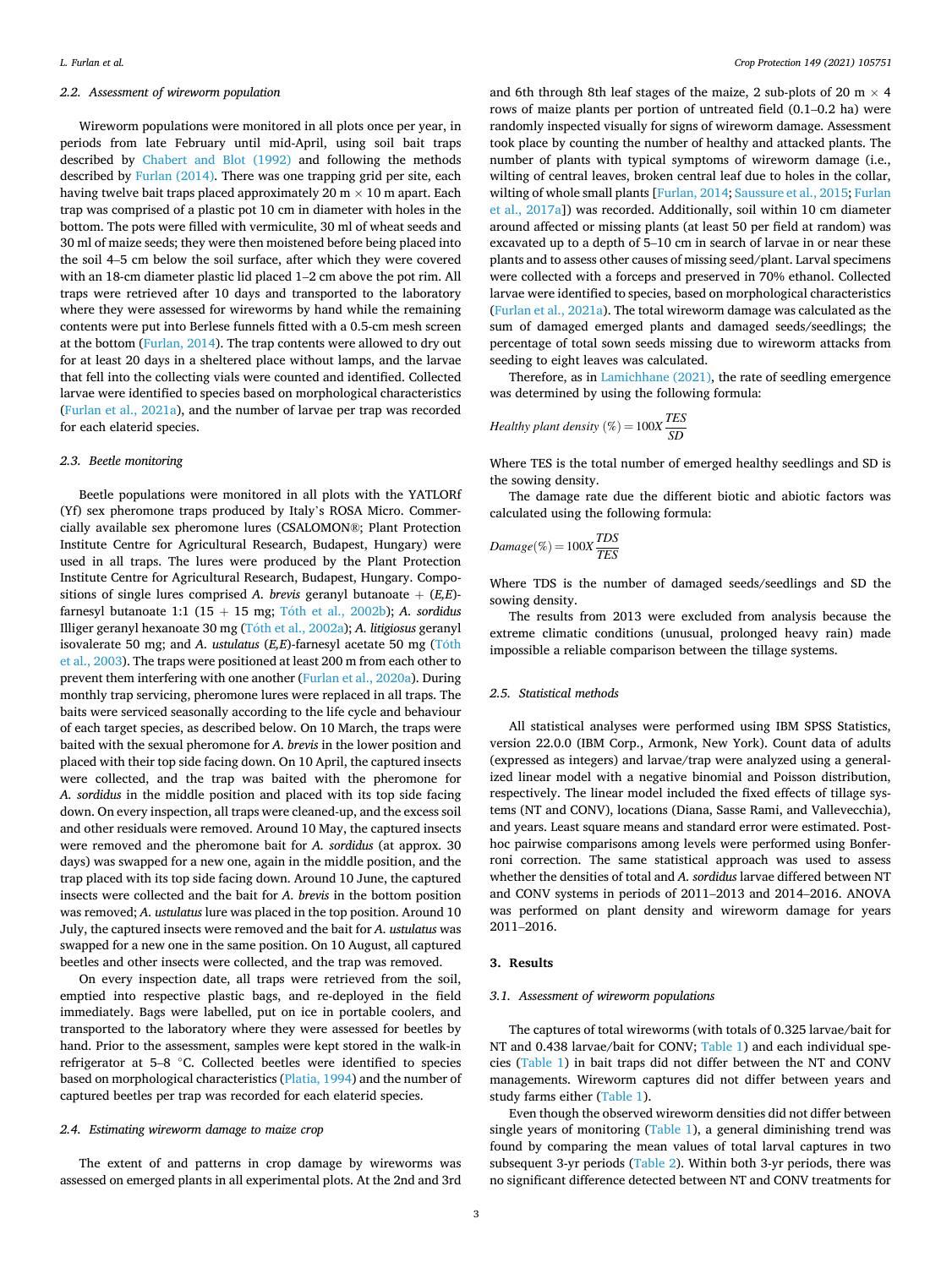#### <span id="page-3-0"></span>**Table 1**

Lest square means and standard error (SE) of number of total *Agriotes* larvae/bait in the spring season and of the single *Agriotes* species (*A. sordidus*, *A. brevis*, *A. ustulatus*, *A. litigiosus*) in three farms, during six years of monitoring (2011–2016). W: Wald-chi-square.

| Factors    | Levels           |                                  | <b>Total larvae</b>     |       | A. sordidus larvae | A. brevis larvae |           |         | A. ustulatus larvae |  |  |  |
|------------|------------------|----------------------------------|-------------------------|-------|--------------------|------------------|-----------|---------|---------------------|--|--|--|
|            |                  | mean                             | $\rm SE$                | mean  | <b>SE</b>          | mean             | <b>SE</b> | Mean    | <b>SE</b>           |  |  |  |
| Conduction | NT               | 0.325                            | 0.105                   |       | 0.102              | 0.0002           | 0.0003    |         | 1.2E-04             |  |  |  |
|            | <b>CONV</b>      | 0.438                            | 0.125                   | 0.360 | 0.113              | 0.0003           | 0.0005    | 1.5E-09 | 3.3E-04             |  |  |  |
|            | W                | 0.57                             | 0.17<br>0.449           |       |                    | 0.16             |           | 0.2     |                     |  |  |  |
|            | P                |                                  |                         |       | 0.677              |                  |           | 0.654   |                     |  |  |  |
| Farm       | <b>DIANA</b>     | 0.559                            | 0.171                   |       | 0.152              | 0.0019           | 0.0017    | 6.0E-06 | 8.2E-01             |  |  |  |
|            | SASSERAMI        | 0.303                            | 0.112                   | 0.270 | 0.106              | 0.0001           | 0.0002    | 3.3E-17 | 1.8E-11             |  |  |  |
|            | VALLEVECCHIA     | 0.318                            | 0.136                   |       | 0.133              | 0.0001           | 0.0003    | 4.0E-06 | 5.4E-01             |  |  |  |
|            | W                | 2.14                             |                         | 1.05  |                    |                  |           | 0.96    |                     |  |  |  |
|            | $\boldsymbol{P}$ | 0.343                            |                         | 0.592 |                    | 0.14             |           | 0.62    |                     |  |  |  |
| Year       | 2011             | 0.497<br>0.189<br>0.586<br>0.247 |                         | 0.423 | 0.175              | 0.030            | 0.050     | 1.6E-06 | 2.8E-01             |  |  |  |
|            | 2012             |                                  |                         | 0.569 | 0.244              | 0.008            | 0.022     |         | 3.7E-11             |  |  |  |
|            | 2013             | 0.566                            | 0.235<br>0.475<br>0.276 |       | 0.206              | 0.011            | 0.024     | 1.5E-05 | $2.6E + 00$         |  |  |  |
|            | 2014             |                                  |                         |       | 0.262              | 0.022            | 0.046     | 3.4E-06 | 5.9E-01             |  |  |  |
|            | 2015             | 0.219                            | 0.143                   | 0.167 | 0.127              | 0.008            | 0.019     | 4.3E-06 | 7.3E-01             |  |  |  |
|            | 2016             | 0.170                            | 0.126                   |       | 0.131              | 0.000            | 0.000     | 3.9E-17 | 6.7E-12             |  |  |  |
|            | W                | 4.61                             |                         | 3.81  |                    | 1.85             |           | 1.34    |                     |  |  |  |
|            | P                | 0.465                            |                         | 0.577 |                    |                  |           | 0.931   |                     |  |  |  |
|            | N                | 60                               |                         | 60    |                    | 60               |           | 60      |                     |  |  |  |

## **Table 2**

Least squares means and standard error (SE) of number of total *Agriotes* larvae and of *A. sordidus* per bait, in the spring season, comparing NT vs. CONV within two subsequent three-year periods (2011–2013 and 2014–2016), in three farms.

| Period    | Levels           |       | No. Total larvae/bait | No. A. sordidus larvae/bait |           |  |  |  |  |
|-----------|------------------|-------|-----------------------|-----------------------------|-----------|--|--|--|--|
|           |                  | mean  | SE                    |                             | <b>SE</b> |  |  |  |  |
| 2011-2013 | NT               | 0.468 | 0.196                 | 0.438                       | 0.162     |  |  |  |  |
|           | <b>CONV</b>      | 0.632 | 0.167                 | 0.496                       | 0.173     |  |  |  |  |
|           | w                | 0.42  |                       | 0.06                        |           |  |  |  |  |
|           | $\boldsymbol{P}$ | 0.515 |                       | 0.807                       |           |  |  |  |  |
|           | N                | 34    |                       | 34                          |           |  |  |  |  |
| 2014-2016 | NT               | 0.199 | 0.128                 | 0.17                        | 0.117     |  |  |  |  |
|           | <b>CONV</b>      | 0.266 | 0.153                 | 0.233                       | 0.143     |  |  |  |  |
|           | w                | 0.15  |                       | 0.16                        |           |  |  |  |  |
|           | $\boldsymbol{P}$ | 0.698 |                       | 0.693                       |           |  |  |  |  |
|           | N                | 26    |                       | 26                          |           |  |  |  |  |

the number of total larvae and individual wireworm species, of whom *A. sordidus* was the most abundant (Table 2, [Fig. 1](#page-4-0)).

## *3.2. Beetle monitoring*

Similar to wireworms, beetle captures in pheromone traps did not differ between the NT and CONV managements ([Table 3\)](#page-4-0). Trap captures of *A. sordidus* adults differed between years, with a significant decrease being observed in trap counts of this species from 2015 to 2016; among farms, Diana significantly differed from the other two locations, for three out of four species, with a prevalence of *A. brevis* and *A. ustulatus*, while *A. litigiosus* being scarce.

## *3.3. Wireworm plant damage*

The observed plant damage caused by wireworms to maize did not differ significantly between the NT and CONV treatments [\(Table 4](#page-5-0)) over a six-year study period (2011–2016). Notably, all the larvae  $(n = 44)$ morphologically identified from damaged plants during crop assessments were *A. sordidus*. The seed/plant damage caused by other animals (mainly birds) was negligible.

Failing of seed germination and abiotic factors caused most of the missing plants in both the NT and CONV treatments ([Table 4\)](#page-5-0). The main abiotic cause of missing plants observed in NT system was the opening of the sowing furrow due to soil drying up after sowing that caused seeds/ seedlings to desiccate before emergence. In CONV system (and present also in the NT treatments) the formation of crust, mainly in farms with silt-clay soils, prevented the emergence of maize seedlings.

## **4. Discussion**

Multiple studies have shown how conservation tillage affects wireworms in the soil without consensus on the subject [\(Esser et al., 2015](#page-6-0); [Saussure et al., 2015](#page-7-0); [Crotty et al., 2016](#page-6-0); Milosavljević et al., 2016, [2017;](#page-6-0) [Furlan et al., 2017a](#page-6-0), [2020a](#page-6-0); [Poggi et al., 2018;](#page-6-0) [Cherry and](#page-6-0)  [Sandhu, 2020; Le Cointe et al., 2020\)](#page-6-0). Our results support the hypothesis that NT can be used in maize crops without causing increased wireworm damage. In general, larval populations estimated using bait traps were low under both systems in this study, and well below the damage thresholds for the key *Agriotes* species in the considered region (i.e., one, two, and five larvae per bait trap for *A. brevis*, *A. sordidus*, and *A. ustulatus*, respectively [\[Furlan, 2014](#page-6-0)]). Adult beetle captures in pheromone traps were also not particularly high and did not exceed damage risk levels of 210, 1100 and 1000 beetles/trap per season for *A. brevis* (year −1), *A. sordidus* (year 1), and *A. ustulatus* (year 2) respectively [\(Furlan et al., 2020a\)](#page-6-0). Consequently, wireworm injury ratings were found to be low and did not impact negatively on maize investment both in the plots under NT and in those under CONV systems. This indicates that any supposed increase in wireworm injury to maize grown under NT, and CA systems in general [\(Saussure et al., 2015;](#page-7-0) [Le](#page-6-0)  [Cointe et al., 2020](#page-6-0)), did not occur in this study.

All species, including the dominant (i.e., *A. sordidus* which comprised over 80% of all wireworms collected), responded similarly to tillage regimes (thus minimizing the confounding influence of *A. sordidus* on the overall patterns). In turn, damage levels from *A. sordidus* resulted as being low and maize crops have not suffered from any reductions due to these factors. These observations confirm previous findings from northeastern Italy (e.g., [Furlan, 2014;](#page-6-0) [Furlan et al., 2017a\)](#page-6-0) although others have reported increases in wireworm densities in reduced tillage systems in France [\(Saussure et al., 2015](#page-7-0); [Le Cointe et al., 2020\)](#page-6-0). However, the distribution and diversity of *Agriotes* species varies considerably across locations with different environmental conditions ([Staudacher et al., 2011](#page-7-0), [2013;](#page-7-0) [Burgio et al., 2012](#page-6-0); [Sufyan et al., 2014](#page-7-0); [Furlan et al., 2017a,b\)](#page-6-0) and not all *Agriotes* species are equally damaging ([Furlan, 1996](#page-6-0), [1998, 2004](#page-6-0), [2014\)](#page-6-0).

The risk of damage to maize from wireworms turned out to be low both in the plots under NT (i.e., *<*4%) and in those under CONV (i.e., *<*5%) systems. In line with these findings, twenty-nine years of observations conducted in northeastern Italy on thousands of hectares of land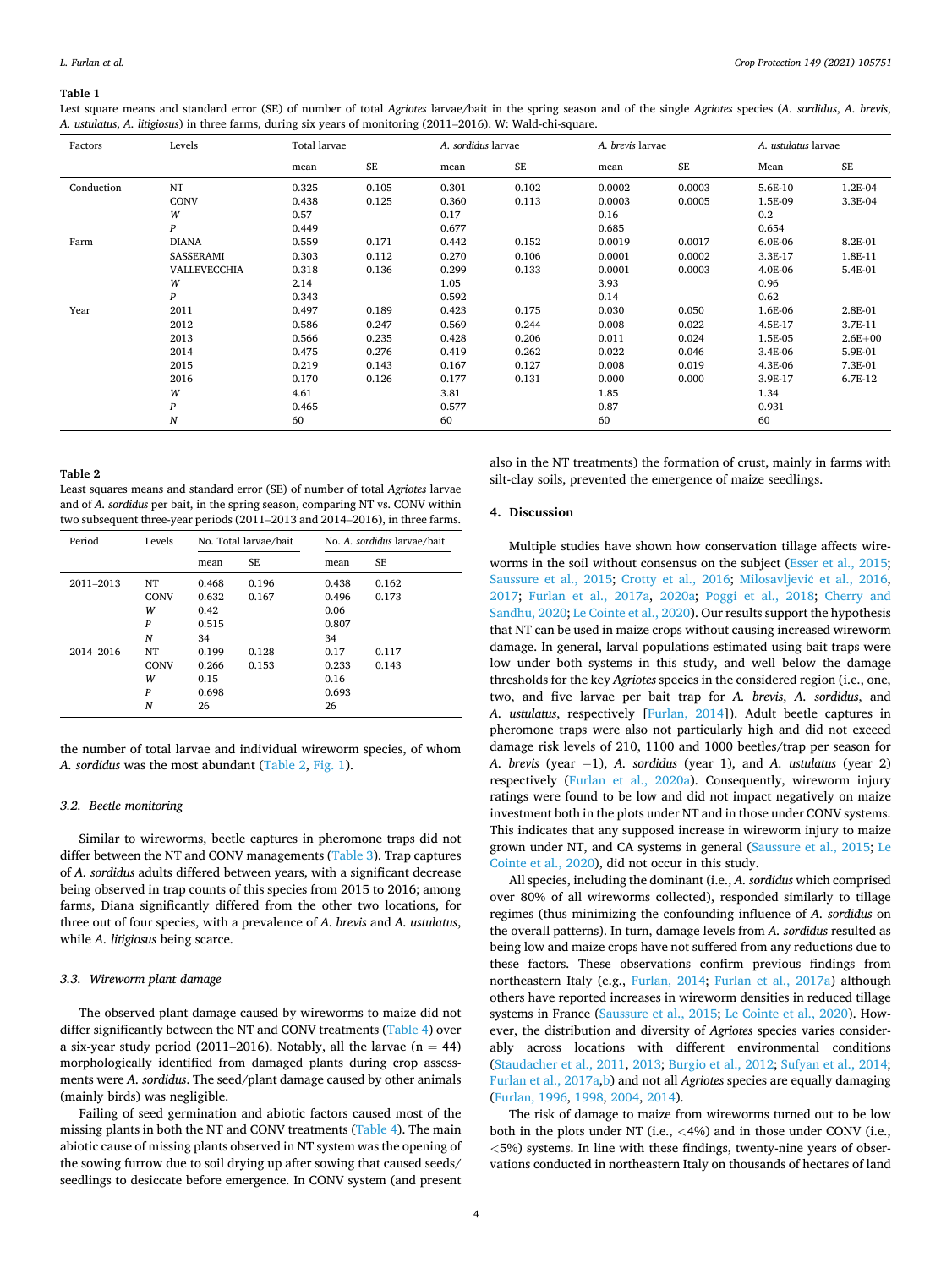<span id="page-4-0"></span>

**Fig. 1.** Larvae per bait trap in NT and CONV tillage treatments (pooled across experimental sites) during two subsequent three-year periods (2011–2013 and 2014–2016). The box represents the 50% of the data, comprehended between the first quartile (the bottom of the box) and the third quartile (the top of the box). The horizontal line in the middle of the box displays the median, whereas the red cross is the mean of the data. The "whiskers", extending outside of the box, are used to indicate variability outside the upper and lower quartiles and their calculation is based on the interquartile range. Points out of the whiskers are outliers. (For interpretation of the references to colour in this figure legend, the reader is referred to the Web version of this article.)

#### **Table 3**

| Least squares means and standard error (SE) of number of Agriotes adults/trap, comparing: NT vs. CONV, three years (2014-2016), and three farms. Different letters |  |
|--------------------------------------------------------------------------------------------------------------------------------------------------------------------|--|
| correspond to different values according to Bonferroni correction, with $P \leq 0.05$ .                                                                            |  |

|              | A. sordidus |            |    |         | A. ustulatus |   | A. brevis |            | A. litigiosus |            |                |  |
|--------------|-------------|------------|----|---------|--------------|---|-----------|------------|---------------|------------|----------------|--|
| Treatment    | Mean        | SE         |    | Mean    | SE           |   | Mean      | SE         |               | Mean       | SE             |  |
| <b>CONV</b>  | 417         | 57         |    | 2.29    | 0.84         |   | 29        | 4          |               | 12         | 3              |  |
| NT           | 372         | 62         |    | 2.07    | 0.88         |   | 30        | 5          |               | 8          | $\mathbf{2}$   |  |
| W            | 0.27        |            |    | 0.03    |              |   | 0.01      |            |               | 1.16       |                |  |
| P            | 0.603       |            |    | 0.862   |              |   | 0.958     |            |               | 0.281      |                |  |
| Year         | Mean        | ${\bf SE}$ |    | Mean    | ${\bf SE}$   |   | Mean      | ${\bf SE}$ |               | Mean       | SE             |  |
| 2014         | 366         | 68         | ab | 1.11    | 0.58         |   | 25        | 5          |               | 12         | 3              |  |
| 2015         | 622         | 127        | a  | 3.13    | 1.61         |   | 28        | 6          |               | 6          | 2              |  |
| 2016         | 45          | 46         | b  | 3       | 1.94         |   | 36        | 6          |               | 13         | $\overline{4}$ |  |
| W            | 9.97        |            |    | 2.61    |              |   | 2.13      |            |               | 3.12       |                |  |
| P            | 0.007       |            |    | 0.27    |              |   | 0.345     |            |               | 0.21       |                |  |
| Farm         | Mean        | SE         |    | Mean    | SE           |   | Mean      | <b>SE</b>  |               | Mean       | SE             |  |
| Diana        | 479         | 84         |    | 21      | 10           | a | 118       | 21         | a             | 0.3        | 0.11           |  |
| Sasse Rami   | 458         | 97         |    | 0.4     | 0.26         | b | 33        | 7          | b             | 77         | 25             |  |
| Vallevecchia | 279         | 49         |    | 1.24    | 0.78         | b | 6         |            | c             | 46         | 10             |  |
| W            | 5.03        |            |    | 23.17   |              |   | 71.94     |            |               | 82.72      |                |  |
| P            | 0.081       |            |    | < 0.001 |              |   | < 0.001   |            |               | ${<}0.001$ |                |  |
| N            | 92          |            |    | 92      |              |   | 92        |            |               | 92         |                |  |

cultivated with maize showed that the risk of economic damage from *A. sordidus, A. brevis, A. ustulatus,* and *A. litigiosus* was negligible (i.e., *<*5%) and did not differ between the minimum and conventional tillage groups [\(Furlan et al., 2017a](#page-6-0)). These findings collectively suggest that, in most cases (i.e., *>*95%), there is no need for pesticide interventions at planting for wireworm control. This pattern of results further suggests that switching from CONV to NT may not cause an increase of wireworm damage to maize. In such cases, continuous monitoring of wireworms and risk assessment programs can reliably identify areas with yield-threatening wireworm infestations ([Furlan, 2014](#page-6-0); [Furlan et al.,](#page-6-0)  [2020a\)](#page-6-0). In this way, control tactics can be applied only in those situations where economic thresholds for maize are exceeded.

The difference in soil cover between the two tillage systems was conspicuous during *A. brevis* early flights, i.e., soil was covered with

winter cover crop in NT while the soil was bare in CONV fields. Consequently, this could not be the reason why NT conditions did not increase wireworm damage compared to the CONV tillage system. In fact, abiotic factors caused most of the missing plants in both the NT and CONV treatments. Primary causes of missing plants observed in NT system were the opening of the sowing furrow due to soil drying up after sowing that caused seeds/seedlings to desiccate before emergence, soil compaction after heavy rain, and unsuitable depth of seed deposition by seeder machine due to soil irregularity. The main cause of missing plants observed in the CONV treatments (and present also in the NT treatments) was the formation of crust due to disaggregation of soil structure at the surface, mainly in farms with silt-clay soils, that prevented the emergence of maize seedlings. Nevertheless, maize hybrids differ in their ability to compensate, and yields are somewhat determined by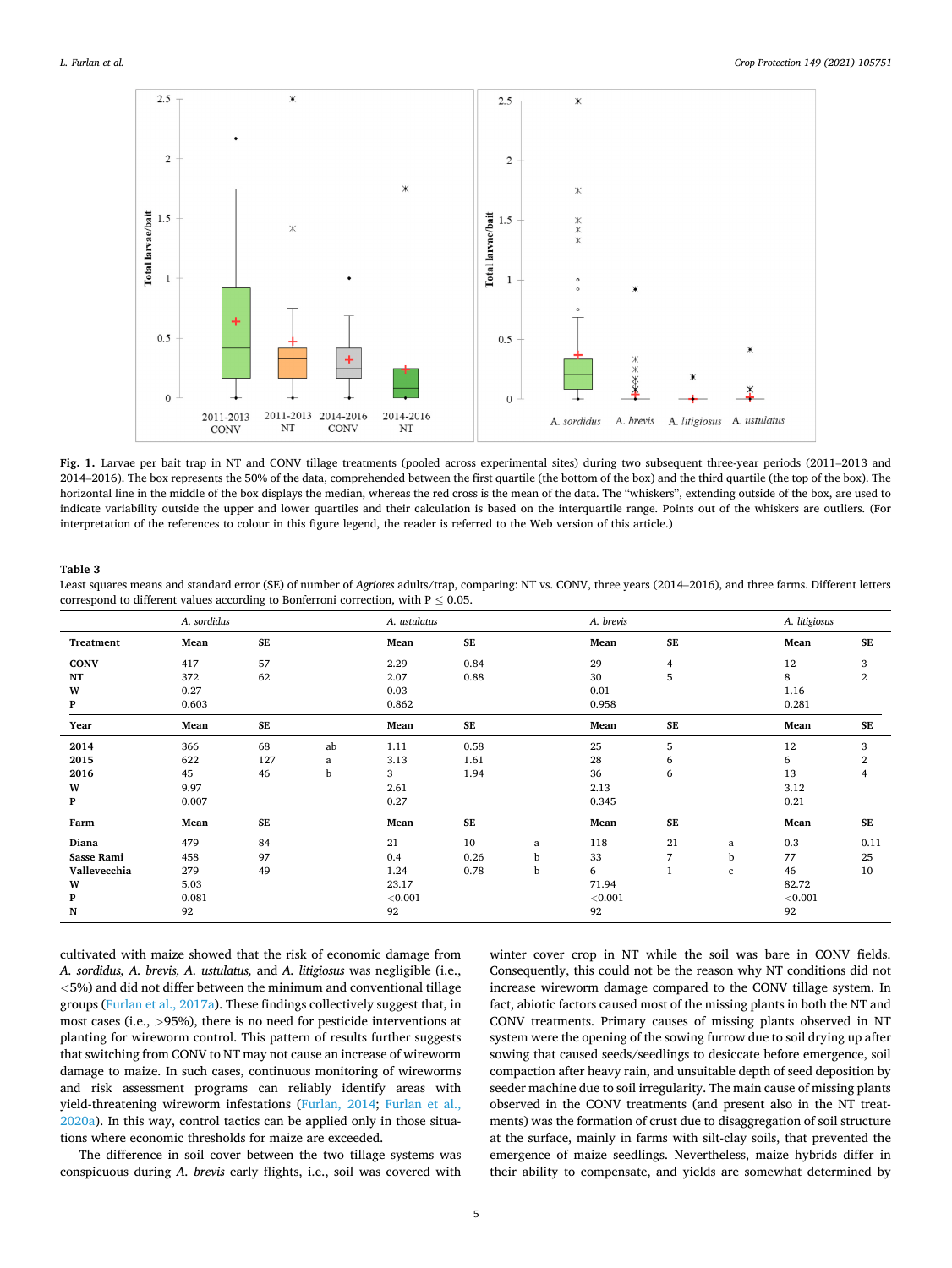#### <span id="page-5-0"></span>**Table 4**

Comparison of healthy plant density (mean, SE) and percentage of missing plants due to biotic (mainly wireworms and birds) and abiotic (mainly soil crust, seedlings desiccation) causes (mean, SE) between NT vs CONV treatments, at three experimental farms during six years of monitoring (2011–2016).

|                                       |                                   |                                  | 2011                                                    |                                           | 2012         |                                                 |                                    | 2014                 |                                                            |                                      | 2015         |                                                 |                              | 2016                 |                                                    |                                      |              |
|---------------------------------------|-----------------------------------|----------------------------------|---------------------------------------------------------|-------------------------------------------|--------------|-------------------------------------------------|------------------------------------|----------------------|------------------------------------------------------------|--------------------------------------|--------------|-------------------------------------------------|------------------------------|----------------------|----------------------------------------------------|--------------------------------------|--------------|
|                                       |                                   |                                  | Mean                                                    |                                           | $\rm SE$     | Mean                                            |                                    | <b>SE</b>            | Mean                                                       |                                      | SE           | Mean                                            |                              | SE                   | Mean                                               |                                      | $\rm SE$     |
| Healthy plant density ( $pl/m^2$ , %) | $_{\rm NT}$                       | pl/m <sup>2</sup><br>%           | 4.22<br>49.6                                            | $\alpha$<br>$\sim$                        | 0.75<br>8.83 | 6.15<br>72.4                                    | $\alpha$<br>$\sim$                 | 0.16<br>1.94         | 4.94<br>58.1                                               | $\overline{a}$<br>ä,                 | 0.37<br>4.31 | 5.72<br>67.3                                    | $\alpha$<br>ä,               | 0.48<br>5.61         | 7.15<br>82.3                                       | $\alpha$<br>ä,                       | 0.6<br>5.43  |
|                                       | <b>CONV</b>                       | pl/m <sup>2</sup><br>%           | 6.02<br>80.2                                            | $\mathfrak a$<br>$\overline{\phantom{a}}$ | 0.59<br>7.84 | 6.32<br>84.2                                    | $\boldsymbol{a}$<br>×.             | 0.21<br>2.82         | 5.73<br>76.4                                               | $\alpha$<br>J.                       | 0.32<br>4.2  | 6.31<br>84.2                                    | a<br>×.                      | 0.04<br>0.6          | 6.6<br>88                                          | $\boldsymbol{a}$<br>÷.               | 0.3<br>4.06  |
|                                       | <b>ANOVA</b>                      | Sign.<br>P<br>F<br>df            | ns.<br>0.135<br>3.504<br>5                              |                                           |              | ns<br>0.579<br>0.364<br>5                       |                                    |                      | ns<br>0.183<br>2.592<br>5                                  |                                      |              | ns<br>0.29<br>1.484<br>5                        |                              |                      | ns<br>0.468<br>0.643<br>5                          |                                      |              |
| Not germinated seeds (%)              | NT<br><b>CONV</b><br><b>ANOVA</b> | Sign.<br>P<br>F<br>df            | 12.4<br>11<br>ns<br>0.702<br>0.17<br>5                  | $\boldsymbol{a}$<br>$\alpha$              | 3.31<br>6.25 | 7.03<br>13.8<br>$\star$<br>0.0243<br>12.45<br>5 | b<br>$\boldsymbol{a}$              | 0.48<br>2.08         | 15.2<br>8.15<br>$\dot{\mathbf{x}}$<br>0.0338<br>10.07<br>5 | a<br>b                               | 1.93<br>1.18 | 17.5<br>11.4<br>ns<br>0.349<br>1.124<br>5       | $\alpha$<br>$\alpha$         | 5.83<br>0.48         | 9.27<br>$\overline{4}$<br>ns<br>0.27<br>1.633<br>5 | $\boldsymbol{a}$<br>$\alpha$         | 3.52<br>0.72 |
| Wireworm damaged seeds/plants (%)     | NT<br><b>CONV</b><br><b>ANOVA</b> | Sign.<br>$\mathbf{P}$<br>F<br>df | 3.59<br>4.63<br>$\rm ns$<br>0.697<br>0.175<br>5         | $\boldsymbol{a}$<br>$\alpha$              | 1.69<br>1.98 | 1.29<br>$\bf{0}$<br>ns<br>0.168<br>2.826<br>5   | $\boldsymbol{a}$<br>$\overline{a}$ | 0.84<br>$\mathbf{0}$ | 3.82<br>3.2<br>$\rm ns$<br>0.846<br>0.043<br>5             | $\boldsymbol{a}$<br>$\alpha$         | 1.81<br>0.78 | 2.67<br>2.21<br>$\rm ns$<br>0.715<br>0.154<br>5 | $\boldsymbol{a}$<br>$\alpha$ | 0.89<br>0.8          | 3.74<br>4.14<br>ns<br>0.819<br>0.06<br>5           | $\boldsymbol{a}$<br>$\alpha$         | 0.86<br>1.12 |
| Missing plants by abiotic factors (%) | NT<br><b>CONV</b><br><b>ANOVA</b> | Sign.<br>$\mathbf{P}$<br>F<br>df | 33.2<br>3.85<br>$\dot{\mathbf{x}}$<br>0.04<br>8.99<br>5 | a<br>b                                    | 11<br>2.71   | 16.7<br>1.36<br>$**$<br>0.00127<br>65.43<br>5   | a<br>b                             | 2.6<br>0.42          | 20.8<br>11.2<br>$\rm ns$<br>0.109<br>4.233<br>5            | $\alpha$<br>$\alpha$                 | 4.06<br>2.86 | 9.81<br>2.25<br>$**$<br>0.00431<br>34.02<br>5   | $\boldsymbol{a}$<br>b        | 1.52<br>0.43         | 4.38<br>3.65<br>ns<br>0.821<br>0.058<br>5          | $\boldsymbol{a}$<br>$\boldsymbol{a}$ | 3.28<br>3.53 |
| Missing plants by birds (%)           | NT<br><b>CONV</b><br><b>ANOVA</b> | Sign.<br>P<br>F<br>df            | 1.2<br>0.29<br>ns<br>0.576<br>0.37<br>5                 | a<br>$\alpha$                             | 1.2<br>0.24  | 2.62<br>0.64<br>ns<br>0.0575<br>6.98<br>5       | $\alpha$<br>$\alpha$               | 0.61<br>0.43         | 2.09<br>1.1<br>ns<br>0.14<br>3.371<br>5                    | $\boldsymbol{a}$<br>$\boldsymbol{a}$ | 0.53<br>0.18 | 2.65<br>0<br>$* *$<br>0.00101<br>73.75<br>5     | a<br>h                       | 0.45<br>$\mathbf{0}$ | 0.3<br>0.21<br>ns<br>0.811<br>0.065<br>5           | $\boldsymbol{a}$<br>$\alpha$         | 0.24<br>0.15 |

maize hybrid characteristics ([Lamichhane et al., 2018\)](#page-6-0). Further testing under different environmental conditions may yet clarify different hybrids' ability to compensate for early season losses.

Similarly, crop rotation sequences were the same in CONV and NT fields in this study (with the only exception of cover crops); thus, it is unlikely that they influenced wireworm response patterns to tillage practices. Nonetheless, rotation practices may have suppressed wireworm populations over time, as reflected by the decreasing temporal trends of the total and individual species densities shown in [Fig. 1](#page-4-0). In turn, lower wireworm densities were observed among the two tillage systems at the end of the study. This agrees with previous studies suggesting that wireworm management in NT systems may benefit from diversifications of rotational crops [\(Esser et al., 2015](#page-6-0); [Le Cointe et al.,](#page-6-0)  [2020\)](#page-6-0). Other studies have shown that diversifying crop rotations can reduce yield losses in NT systems relative to CONV systems [\(Pittelkow](#page-6-0)  [et al., 2015a,b](#page-6-0)). Collectively, these results suggest synergies between crop rotations and NT systems in maintaining maize yields and suppressing wireworm infestations. Future studies should examine how, and to what extent, different elaterid pests, including other *Agriotes*  species, are affected by NT systems within diverse crop rotations. More specifically, investigations should be directed towards the identification of the factors (likely depending on biodiversity modifications) impacting on wireworm populations in NT systems.

Contrary to previous studies [\(Saussure et al., 2015;](#page-7-0) [Furlan et al.,](#page-6-0)  [2017a,b](#page-6-0)), NT conditions, including low soil disturbance and continuous food supply for soil pests, did not increase the impact of wireworms on maize crops when compared to CONV systems. One explanation could be that the SOM provided by cover crops and the absence of tillage operations in NT systems boost vigorous seedling growth that can compensate for wireworm damage relative to CONV systems, but in this study, SOM has been keeping low for all the experimental period although it has been slowly increasing. Alternatively, the SOM inputs from cover crop roots might deflect wireworms away from maize crops completely enough to prevent unacceptable injury or damage ([Stau](#page-7-0)[dacher et al., 2013;](#page-7-0) [Furlan et al., 2020b;](#page-6-0) [Le Cointe et al., 2020](#page-6-0)). Interestingly, however, slight differences were observed in the SOM/soil organic carbon [SOC] levels, with a slightly significant increase only in the upper soil layer of NT fields (VV.[AA, 2019](#page-6-0)). Nevertheless, the rate at which SOM accumulates, intrinsically linked to the lifespan of soil structural units ([Camarotto et al., 2020](#page-6-0); VV.[AA, 2019](#page-6-0)).

At the same time, combined with NT, cover crops may have reduced the disturbance of entomopathogens that parasitize wireworms (such as *Metarhizium spp. and Beauveria spp. [Milosavljević et al., 2020])* by preserving their soil habitats ([Garbeva et al., 2004](#page-6-0); [Randhawa, 2017](#page-6-0)). Other studies have shown clear positive effects of cover crops on improving entomopathogen diversity in the NT systems ([Hummel et al.,](#page-6-0)  [2002;](#page-6-0) [Marquez, 2017;](#page-6-0) [Randhawa, 2017\)](#page-6-0). This may, at least partially, explain why *Agriotes* larvae populations did not increase in NT system despite risk factor presence increased. Further quantitative investigations are, therefore, needed to define whether the SOM inputs from cover crops and reduced SOM mineralization in NT and CA practices might provide carry-over effects and increased economic returns for maize in the following years.

In summary, opposed to previous studies, NT did not increase the impact of wireworms on maize seeds and seedling establishments early in the growing season, as compared to CONV systems, while at the same time contributing to the increase in soil biodiversity (VV[.AA, 2019](#page-6-0)). These results support previous findings showing decreased and increased pest activity in the soil for diversified NT systems with cover crops or crop residues and less diversified CONV systems without cover crops, respectively ([Abdel-Monaim and Abo-Elyousr, 2012;](#page-6-0) [Hwang](#page-6-0)  [et al., 2008\)](#page-6-0). Indirectly, our data also suggest that the risk of post emergence seedling damage for maize due to vertebrate pests, especially birds, may be low in NT systems. This is presumably due to the bird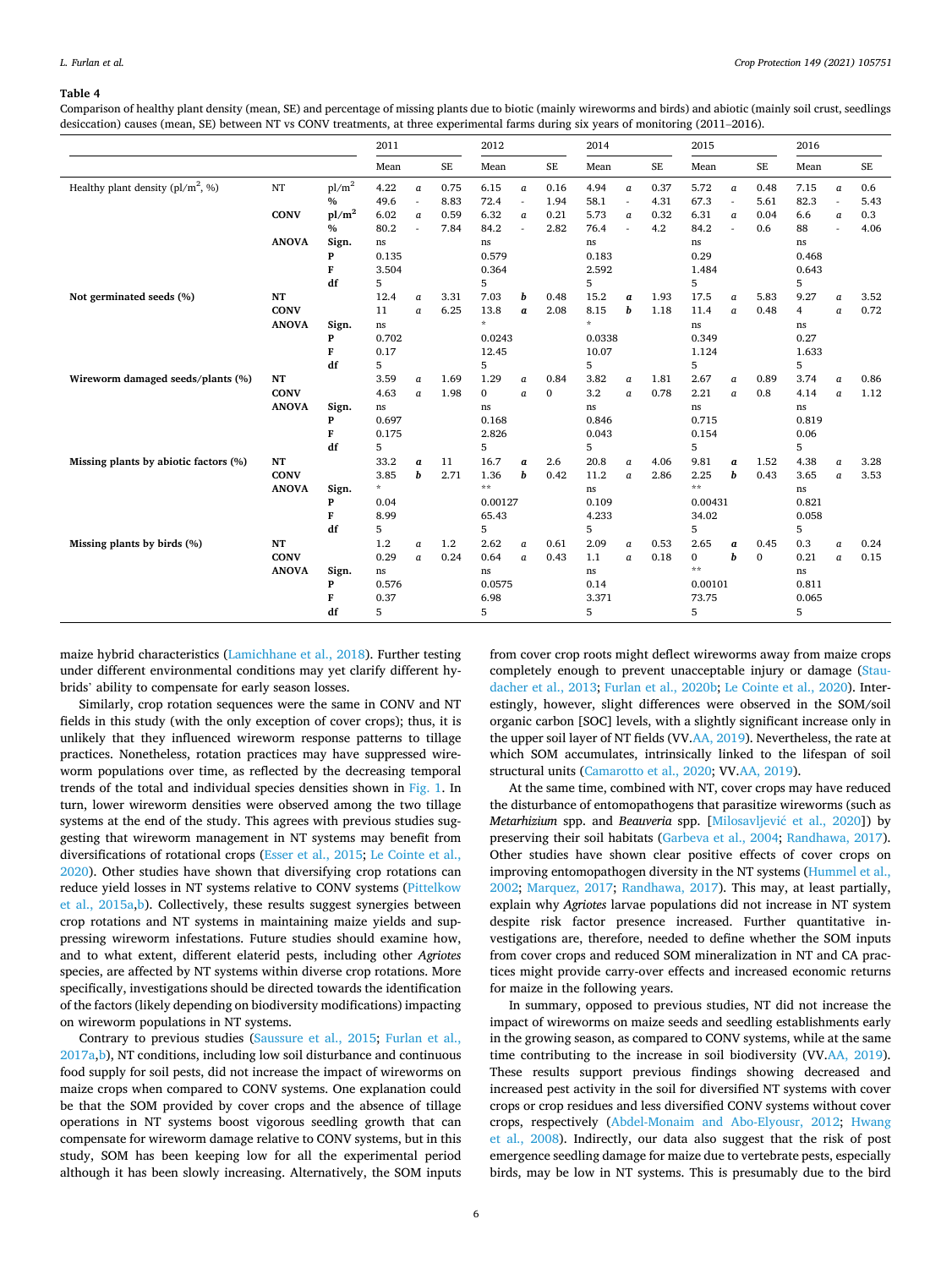<span id="page-6-0"></span>feeding habits as corvids are omnivores and do not show any preference for a single food source (Furlan et al., 2021b; Lamichhane, 2021). Consequently, damage caused to germinating maize seeds and emerging seedlings by birds could be avoided if maize is sown without tillage and in the presence of cover crops or crop residues. If corvids are attracted to these other food resource during maize establishment, damage to maize may be irrelevant. However, if no alternatives are available during this period, they may turn their attention to maize.

## **Funding**

Research reported in this publication was supported, in part, by the European Union's LIFE + HELPSOIL project, grant LIFE12  $ENV/IT/$ 000578.

## **Declaration of competing interest**

The authors declare that they have no known competing financial interests or personal relationships that could have appeared to influence the work reported in this paper.

## **Acknowledgements**

We thank Francesco Fagotto, Francesco Salmaso, and Paolo Giacobbi for their field assistance. Serenella Spolon, Renzo Converso, Francesco Fracasso, and Erica Sartori helped with data collection and processing.

#### **References**

- Aa, V.V., 2019. Conservation Agriculture: Eight Years of Experiences in Veneto Region. Veneto Agricoltura, Legnaro, ISBN 978-88-6337-209-0, p. 104. [https://www.veneto](https://www.venetoagricoltura.org/2020/04/editoria/conservation-agriculture-8-years-of-experiences-in-veneto-region/)  [agricoltura.org/2020/04/editoria/conservation-agriculture-8-years-of-experiences](https://www.venetoagricoltura.org/2020/04/editoria/conservation-agriculture-8-years-of-experiences-in-veneto-region/)[in-veneto-region/](https://www.venetoagricoltura.org/2020/04/editoria/conservation-agriculture-8-years-of-experiences-in-veneto-region/).
- [Abdel-Monaim, M.F., Abo-Elyousr, K.A.M., 2012. Effect of preceding and intercropping](http://refhub.elsevier.com/S0261-2194(21)00221-0/sref2) [crops on suppression of lentil damping-off and root rot disease in New Valley, Egypt.](http://refhub.elsevier.com/S0261-2194(21)00221-0/sref2)  [Crop Protect. 32, 41](http://refhub.elsevier.com/S0261-2194(21)00221-0/sref2)–46.
- [Barsics, F., Haubruge, E., Verheggen, F.J., 2013. Wireworms](http://refhub.elsevier.com/S0261-2194(21)00221-0/sref3)' management: an overview [of the existing methods, with particular regards to](http://refhub.elsevier.com/S0261-2194(21)00221-0/sref3) *Agriotes* spp. (Coleoptera: [Elateridae\). Insects 4, 117](http://refhub.elsevier.com/S0261-2194(21)00221-0/sref3)–152.
- [Burgio, G., Ragalini, R., Petacchi, R., Ferrari, R., Pozzati, M., Furlan, L., 2012.](http://refhub.elsevier.com/S0261-2194(21)00221-0/sref4)  Optimization of *Agriotes sordidus* [monitoring in northern Italy rural landscape, using](http://refhub.elsevier.com/S0261-2194(21)00221-0/sref4)  [a spatial approach. Bull. insectology 65, 123e131.](http://refhub.elsevier.com/S0261-2194(21)00221-0/sref4)
- [Camarotto, C., Piccoli, I., Dal Ferro, N., Polese, R., Chiarini, F., Furlan, L., Morari, F.,](http://refhub.elsevier.com/S0261-2194(21)00221-0/sref5) [2020. Have we reached the turning point? Looking for evidence of SOC increase](http://refhub.elsevier.com/S0261-2194(21)00221-0/sref5)  [under conservation agriculture and cover crop practices. Eur. J. Soil Sci. 71,](http://refhub.elsevier.com/S0261-2194(21)00221-0/sref5)  [1050](http://refhub.elsevier.com/S0261-2194(21)00221-0/sref5)–1063.
- [Chabert, A., Blot, Y., 1992. Estimation des populations Larvaires de Taupins par Un Pi](http://refhub.elsevier.com/S0261-2194(21)00221-0/sref6)ège [Attractif. Phytoma 436, 26](http://refhub.elsevier.com/S0261-2194(21)00221-0/sref6)–30.
- [Cherry, R.H., Sandhu, H.S., 2020. Effect of tillage practices on soil insect pests of Florida](http://refhub.elsevier.com/S0261-2194(21)00221-0/sref7)  [sugarcane. J. Entomol. Sci. 55, 295](http://refhub.elsevier.com/S0261-2194(21)00221-0/sref7)–299.
- [Crotty, F.V., Fychan, R., Sanderson, R., Rhymes, J.R., Bourdin, F., Scullion, J., Marley, C.](http://refhub.elsevier.com/S0261-2194(21)00221-0/sref8)  [L., 2016. Understanding the legacy effect of previous forage crop and tillage](http://refhub.elsevier.com/S0261-2194(21)00221-0/sref8)  [management on soil biology, after conversion to an arable crop rotation. Soil Biol.](http://refhub.elsevier.com/S0261-2194(21)00221-0/sref8) [Biochem. 103, 241](http://refhub.elsevier.com/S0261-2194(21)00221-0/sref8)–252.
- [Derpsch, R., Franzluebbers, A.J., Duiker, S.W., Reicosky, D.C., Koeller, K., Friedrich, T.,](http://refhub.elsevier.com/S0261-2194(21)00221-0/sref9)  Sturny, W.G., Sá, J.C.M., Weiss, K., 2014. Why do we need to standardize no-tillage [research? Soil Tillage Res. 137, 16](http://refhub.elsevier.com/S0261-2194(21)00221-0/sref9)–22.
- Esser, A.D., Milosavljević, I., Crowder, D.W., 2015. Effects of neonicotinoids and crop [rotation for managing wireworms in wheat crops. J. Econ. Entomol. 108,](http://refhub.elsevier.com/S0261-2194(21)00221-0/sref10)  [1786](http://refhub.elsevier.com/S0261-2194(21)00221-0/sref10)–1794.
- FAO Food and Agriculture Organization of the United Nations, 2019. Conservation Agriculture: Overview. Internet site. [http://www.fao.org/conservation-agricultu](http://www.fao.org/conservation-agriculture/overview/what-is-conservation-agriculture/en/) [re/overview/what-is-conservation-agriculture/en/.](http://www.fao.org/conservation-agriculture/overview/what-is-conservation-agriculture/en/) (Accessed 23 May 2021).
- FAOSTAT, 2018. Crops Datasets. [http://www.fao.org/faostat/en/#data/QC.](http://www.fao.org/faostat/en/#data/QC) (Accessed 3 February 2021). Furlan, L., 1996. The biology of *Agriotes ustulatus* [schaller \(Col., Elateridae\). I. Adults and](http://refhub.elsevier.com/S0261-2194(21)00221-0/sref13)
- [oviposition. J. Appl. Entomol. 120, 269](http://refhub.elsevier.com/S0261-2194(21)00221-0/sref13)–274.
- Furlan, L., 1998. The biology of *Agriotes ustulatus* [Schaller \(Col., Elateridae\). II. Larval](http://refhub.elsevier.com/S0261-2194(21)00221-0/sref14)  [development, pupation, whole cycle description and practical implications. J. Appl.](http://refhub.elsevier.com/S0261-2194(21)00221-0/sref14)  [Entomol. 122, 71](http://refhub.elsevier.com/S0261-2194(21)00221-0/sref14)–78.
- Furlan, L., 2004. The biology of *Agriotes sordidus* [illiger \(Col., Elateridae\). J. Appl.](http://refhub.elsevier.com/S0261-2194(21)00221-0/sref15)  [Entomol. 128, 696](http://refhub.elsevier.com/S0261-2194(21)00221-0/sref15)–706.
- [Furlan, L., 2005. An IPM approach targeted against wireworms: what has been done and](http://refhub.elsevier.com/S0261-2194(21)00221-0/sref16)  [what still has to be done. IOBC-WPRS Bull. 28, 91e100](http://refhub.elsevier.com/S0261-2194(21)00221-0/sref16).
- Furlan, L., 2014. IPM thresholds for *Agriotes* [wireworm species in maize in Southern](http://refhub.elsevier.com/S0261-2194(21)00221-0/sref17) [Europe. J. Pest. Sci. 87, 609](http://refhub.elsevier.com/S0261-2194(21)00221-0/sref17)–617.
- [Furlan, L., Kreutzweiser, D., 2015. Alternatives to neonicotinoid insecticides for pest](http://refhub.elsevier.com/S0261-2194(21)00221-0/sref18)  [control: case studies in agriculture and forestry. Environ. Sci. Pollut. Res. 22,](http://refhub.elsevier.com/S0261-2194(21)00221-0/sref18)  135–[147](http://refhub.elsevier.com/S0261-2194(21)00221-0/sref18).
- [Furlan, L., Contiero, B., Chiarini, F., Colauzzi, M., Sartori, E., Benvegnù, I., Fracasso, F.,](http://refhub.elsevier.com/S0261-2194(21)00221-0/sref19)  [Giandon, P., 2017a. Risk assessment of maize damage by wireworms \(Coleptera:](http://refhub.elsevier.com/S0261-2194(21)00221-0/sref19)  [Elateridae\) as the first step in implementing IPM and in reducing the environmental](http://refhub.elsevier.com/S0261-2194(21)00221-0/sref19)  [impact of soil insecticides. Environ. Sci. Pollut. Res. 24, 236](http://refhub.elsevier.com/S0261-2194(21)00221-0/sref19)–251.
- [Furlan, L., Vasileiadis, V.P., Chiarini, F., Huiting, H., Leskov](http://refhub.elsevier.com/S0261-2194(21)00221-0/sref20)šek, R., Razinger, J., Holb, I. [J., Sartori, E., Urek, G., Verschwele, A., Benvegnù, I., 2017b. Risk assessment of soil](http://refhub.elsevier.com/S0261-2194(21)00221-0/sref20)[pest damage to grain maize in Europe within the framework of Integrated Pest](http://refhub.elsevier.com/S0261-2194(21)00221-0/sref20)  [Management. Crop Protect. 97, 52](http://refhub.elsevier.com/S0261-2194(21)00221-0/sref20)–59.
- Furlan, L., Contiero, B., Chiarini, F., Benvegnù, I., Tóth, M., 2020a. The use of click beetle [pheromone traps to optimize the risk assessment of wireworm \(Coleoptera:](http://refhub.elsevier.com/S0261-2194(21)00221-0/sref21) [Elateridae\) maize damage. Sci. Rep. 10, 8780.](http://refhub.elsevier.com/S0261-2194(21)00221-0/sref21)
- [Furlan, L., Benvegnù, I., Chiarini, F., Loddo, D., Morari, F., 2020b. Meadow-ploughing](http://refhub.elsevier.com/S0261-2194(21)00221-0/sref22) [timing as an integrated pest management tactic to prevent soil-pest damage to](http://refhub.elsevier.com/S0261-2194(21)00221-0/sref22)  [maize. Eur. J. Agron. 112, 125950](http://refhub.elsevier.com/S0261-2194(21)00221-0/sref22).
- Furlan, L., Benvegnù, I., Bilò, M.F., Lehmhus, J., Ruzzier, E., 2021a. Species identification of wireworms (Agriotes spp.; Coleoptera: Elateridae) of agricultural importance in Europe: a new "horizontal identification table". Insects 12, 534. [https://doi.org/10.3390/insects12060534.](https://doi.org/10.3390/insects12060534)
- Furlan, L., Contiero, B., Chiarini, F., Bottazzo, M., Milosavljević, I., 2021b. Risk factors and strategies for integrated pest management of bird pests affecting maize establishment in North-Eastern Italy. Crop Prot 105744. [https://doi.org/10.1016/j.](https://doi.org/10.1016/j.cropro.2021.105744)  [cropro.2021.105744](https://doi.org/10.1016/j.cropro.2021.105744).
- [Garbeva, P.V., Van Veen, J.A., Van Elsas, J.D., 2004. Microbial diversity in soil: selection](http://refhub.elsevier.com/S0261-2194(21)00221-0/sref25)  [of microbial populations by plant and soil type and implications for disease](http://refhub.elsevier.com/S0261-2194(21)00221-0/sref25)  [suppressiveness. Annu. Rev. Phytopathol. 42, 243](http://refhub.elsevier.com/S0261-2194(21)00221-0/sref25)–270.
- [Hummel, R.L., Walgenbach, J.F., Hoyt, G.D., Kennedy, G.G., 2002. Effects of production](http://refhub.elsevier.com/S0261-2194(21)00221-0/sref26)  [system on vegetable arthropods and their natural enemies. Agric. Ecosyst. Environ.](http://refhub.elsevier.com/S0261-2194(21)00221-0/sref26)  [93, 165](http://refhub.elsevier.com/S0261-2194(21)00221-0/sref26)–176.
- [Hwang, S.F., Ahmed, H., Turnbull, G.D., 2008. Effect of crop rotation on canola seedling](http://refhub.elsevier.com/S0261-2194(21)00221-0/sref27)  [blight and soil pathogen population dynamics. J. Indian Dent. Assoc. 30, 369](http://refhub.elsevier.com/S0261-2194(21)00221-0/sref27).
- [Jansson, R.K., Lecrone, S.H., 1991. Effects of summer cover crop management on](http://refhub.elsevier.com/S0261-2194(21)00221-0/sref28) [wireworm \(Coleoptera: Elateridae\) abundance and damage to potato. J. Econ.](http://refhub.elsevier.com/S0261-2194(21)00221-0/sref28) [Entomol. 84, 581](http://refhub.elsevier.com/S0261-2194(21)00221-0/sref28)–586.
- Lamichhane, J.R., 2021. Post-emergence seedling damage due to vertebrate pests and its impact on soybean establishment. PeerJ. <https://doi.org/10.7717/peerj.11106>.
- [Lamichhane, J.R., Debaeke, P., Steinberg, C., You, M.P., Barbetti, M.J., Aubertot, J.-N.,](http://refhub.elsevier.com/S0261-2194(21)00221-0/sref30) [2018. Abiotic and biotic factors affecting crop seed germination and seedling](http://refhub.elsevier.com/S0261-2194(21)00221-0/sref30) [emergence: a conceptual framework. Plant Soil 432, 1](http://refhub.elsevier.com/S0261-2194(21)00221-0/sref30)–28.
- [Lamichhane, J.R., Constantin, J., Schoving, C., Maury, P., Debaeke, P., Aubertot, J.-N.,](http://refhub.elsevier.com/S0261-2194(21)00221-0/sref31)  [Dürr, C., 2020a. Analysis of soybean germination, emergence, and prediction of a](http://refhub.elsevier.com/S0261-2194(21)00221-0/sref31)  [possible northward establishment of the crop under climate change. Eur. J. Agron.](http://refhub.elsevier.com/S0261-2194(21)00221-0/sref31)  [113, 125972.](http://refhub.elsevier.com/S0261-2194(21)00221-0/sref31)
- [Lamichhane, J.R., You, M.P., Laudinot, V., Barbetti, M.J., Aubertot, J.N., 2020b.](http://refhub.elsevier.com/S0261-2194(21)00221-0/sref32) [Revisiting sustainability of fungicide seed treatments for field crops. Plant Dis. 104,](http://refhub.elsevier.com/S0261-2194(21)00221-0/sref32)  610–[623](http://refhub.elsevier.com/S0261-2194(21)00221-0/sref32).
- Le Cointe, R., Girault, Y., Morvan, T., Thibord, J.B., Larroudé, P., Lecuyer, G., Plantegenest, M., Bouille, D., Poggi, S., 2020. Feeding pests as an IPM strategy: wireworms in conservation agriculture as a case study. In: 3rd Annual International Branch Virtual Symposium of the Entomological Society of America. [https://hal.inra](https://hal.inrae.fr/hal-02566016/document)  [e.fr/hal-02566016/document.](https://hal.inrae.fr/hal-02566016/document) (Accessed 3 February 2021).
- [Marquez, J.M., 2017. Evaluating Effects of No-Till Cover Cropping Systems on](http://refhub.elsevier.com/S0261-2194(21)00221-0/sref34) [Indigenous Entomopathogenic Nematodes and Fungi. Doctoral dissertation,](http://refhub.elsevier.com/S0261-2194(21)00221-0/sref34) [University of Hawai](http://refhub.elsevier.com/S0261-2194(21)00221-0/sref34)'i at Mānoa.
- Milosavljević, I., Esser, A.D., Crowder, D.W., 2016. Effects of environmental and [agronomic factors on soil-dwelling pest communities in cereal crops. Agric. Ecosyst.](http://refhub.elsevier.com/S0261-2194(21)00221-0/sref35)  [Environ. 225, 192](http://refhub.elsevier.com/S0261-2194(21)00221-0/sref35)–198.
- Milosavljević, I., Esser, A.D., Crowder, D.W., 2017. Seasonal population dynamics of [wireworms in wheat crops in the Pacific Northwestern United States. J. Pest. Sci. 90,](http://refhub.elsevier.com/S0261-2194(21)00221-0/sref36)  77–[86](http://refhub.elsevier.com/S0261-2194(21)00221-0/sref36).
- Milosavljević, I., Esser, A.D., Murphy, K.M., Crowder, D.W., 2019. Effects of imidacloprid [seed treatments on crop yields and economic returns of cereal crops. Crop Protect.](http://refhub.elsevier.com/S0261-2194(21)00221-0/sref37)  [119, 166](http://refhub.elsevier.com/S0261-2194(21)00221-0/sref37)–171.
- Milosavljević, I., Esser, A.D., Rashed, A., Crowder, D.W., 2020. The composition of soil[dwelling pathogen communities mediates effects on wireworm herbivores and wheat](http://refhub.elsevier.com/S0261-2194(21)00221-0/sref38)  [productivity. Biol. Contr. 149, 104317](http://refhub.elsevier.com/S0261-2194(21)00221-0/sref38).
- [Palm, C., Blanco-Canqui, H., DeClerck, F., Gatere, L., Grace, P., 2014. Conservation](http://refhub.elsevier.com/S0261-2194(21)00221-0/sref39)  [agriculture and ecosystem services: an overview. Agric. Ecosyst. Environ. 187,](http://refhub.elsevier.com/S0261-2194(21)00221-0/sref39) 87–[105.](http://refhub.elsevier.com/S0261-2194(21)00221-0/sref39)
- [Pittelkow, C.M., Liang, X., Linquist, B.A., Van Groenigen, K.J., Lee, J., Lundy, M.E., Van](http://refhub.elsevier.com/S0261-2194(21)00221-0/sref40)  [Gestel, N., Six, J., Venterea, R.T., Van Kessel, C., 2015a. Productivity limits and](http://refhub.elsevier.com/S0261-2194(21)00221-0/sref40)  [potentials of the principles of conservation agriculture. Nature 517, 365](http://refhub.elsevier.com/S0261-2194(21)00221-0/sref40)–368.

[Pittelkow, C.M., Linquist, B.A., Lundy, M.E., Liang, X., Van Groenigen, K.J., Lee, J., Van](http://refhub.elsevier.com/S0261-2194(21)00221-0/sref41)  [Gestel, N., Six, J., Venterea, R.T., Van Kessel, C., 2015b. When does no-till yield](http://refhub.elsevier.com/S0261-2194(21)00221-0/sref41) [more? A global meta-analysis. Field Crop. Res. 183, 156](http://refhub.elsevier.com/S0261-2194(21)00221-0/sref41)–168.

- [Platia, G., 1994. Coleoptera Elateridae \(Fauna d](http://refhub.elsevier.com/S0261-2194(21)00221-0/sref42)'Italia), vol. 33. Edizioni Calderini, [Bologna](http://refhub.elsevier.com/S0261-2194(21)00221-0/sref42).
- Poggi, S., Le Cointe, R., Riou, J.B., Larroudé, P., Thibord, J.B., Plantegenest, M., 2018. [Relative influence of climate and agroenvironmental factors on wireworm damage](http://refhub.elsevier.com/S0261-2194(21)00221-0/sref43)  [risk in maize crops. J. Pest. Sci. 91, 585](http://refhub.elsevier.com/S0261-2194(21)00221-0/sref43)–599.
- [Randhawa, P.K., 2017. Effect of cover crops and soil characteristics on the occurrence of](http://refhub.elsevier.com/S0261-2194(21)00221-0/sref44)  *Metarhizium robertsii* [in an organic cropping system. Master of Science Thesis. The](http://refhub.elsevier.com/S0261-2194(21)00221-0/sref44) [Pennsylvania State University](http://refhub.elsevier.com/S0261-2194(21)00221-0/sref44).